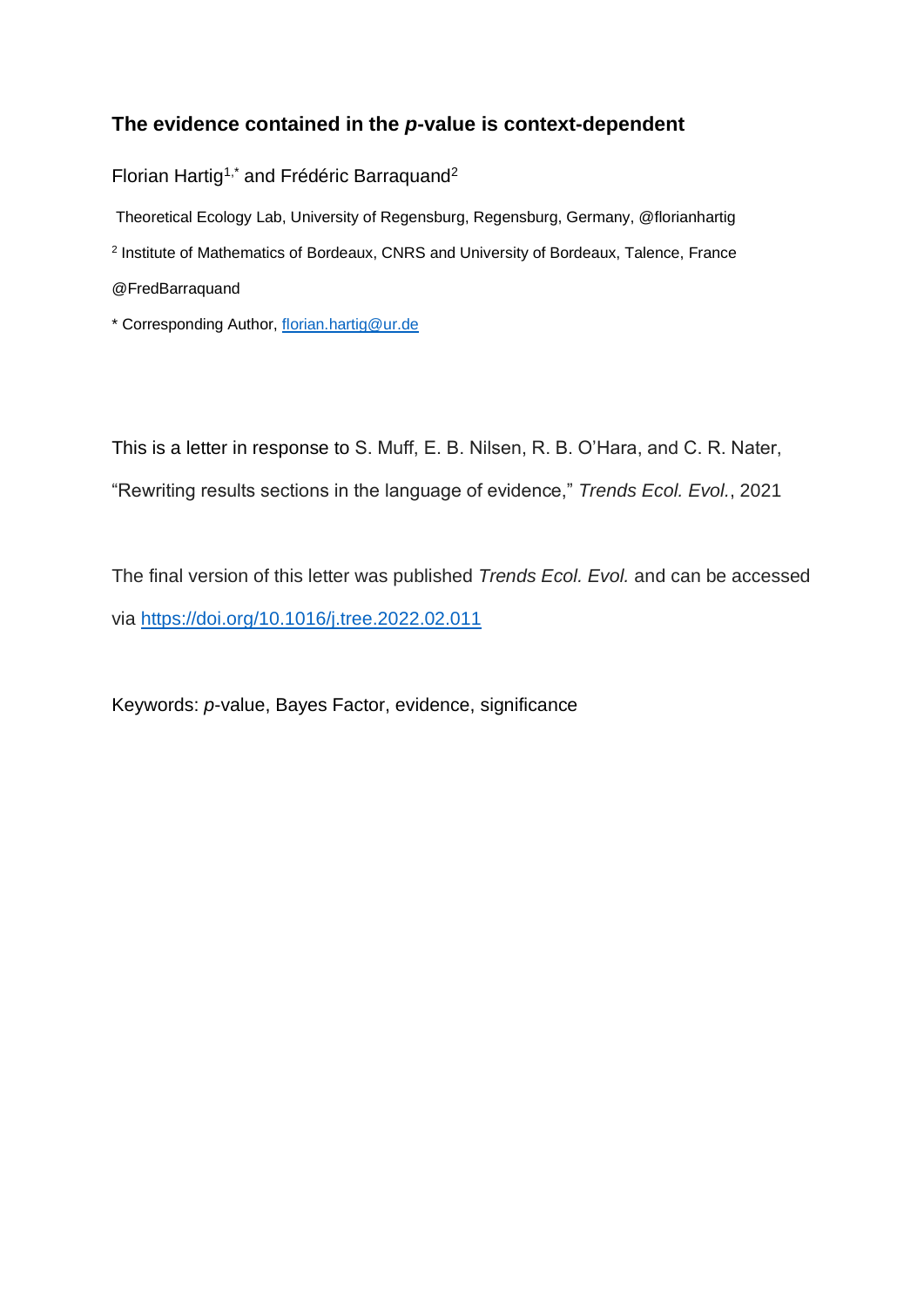In a recent opinion article, Muff et al. [1] recapitulate well-known objections to the Neyman-Pearson Null-Hypothesis Significance Testing (NHST) framework and call for reforming our practices in statistical reporting. We agree with them on several important points: the significance threshold *p*<0.05 is only a convention, chosen as a compromise between type I and II error rates [cf. 2]; transforming the *p*-value into a dichotomous statement leads to a loss of information [cf. 3]; and *p*-values should be interpreted together with other statistical indicators, in particular effect sizes and their uncertainty [4]. In our view, a lot of progress in reporting results can already be achieved by keeping these three points in mind.

We were surprised and worried, however, by Muff et al.'s suggestion to interpret the *p*-value as a "gradual notion of evidence". Muff et al. recommend, for example, that a *p*-value > 0.1 should be reported as "little or no evidence" and a *p*-value of 0.001 as "strong evidence" in favor of the alternative hypothesis H1.

We have multiple reasons for concern with this proposal. First, for all its faults, 'statistical significance' ( $p<\alpha$ ) is now a term with a well-defined meaning for researchers with appropriate statistical training. For example, it is usually stressed to researchers in their initial statistical training that neither the *p*-value nor the term significance can be translated into the probability of an effect. The term "strong evidence", on the other hand, has no comparably sharp definition [5], and researchers have not been trained to avoid possible misinterpretations. If results were reported as recommended by Muff et al., we anticipate that most scientific readers would interpret the statement "both studies provide strong evidence for an effect" as saying that, based on each study alone, it is equally likely that an effect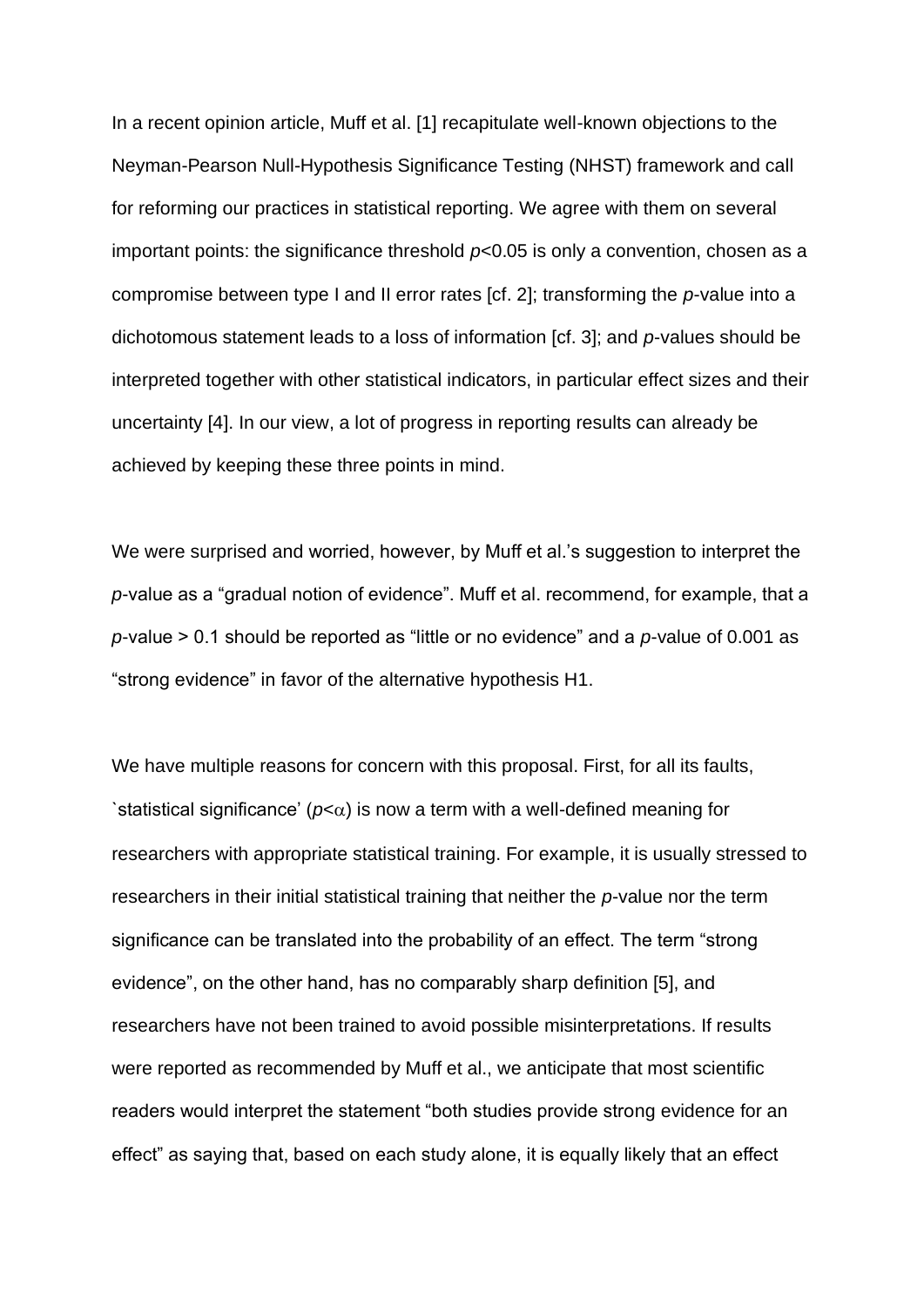exists. Unfortunately, however, this intuitive interpretation of the word "evidence" does not map to the information contained in the *p*-value.

To understand why, consider that for underpowered experiments, p-distributions are approximately flat under either H0 and H1, whereas in high-powered experiments, we are much more likely to observe low p-values under H1 (Fig 1A, see also [6]). As a consequence, the probability that a significant  $p$ -value is a false positive  $(=$  false discovery rate) or below any other threshold depends on the power of the experiment, a point frequently noted in discussions of the replication crisis and the shortcomings of the NHST framework. For these reasons and more, [7] warn that "Researchers should recognize that a *p*-value without context or other evidence provides limited information" and "By itself, a *p*-value does not provide a good measure of evidence regarding a model or hypothesis".

Muff et al. [8] respond to similar points from Lakens [6] by saying that evidence labels "should not be understood as hard thresholds" and that "most applied scientists would agree that it matters a lot whether *P* = 0.001 or *P* = 0.999.". While this may be true, it fails to address the criticism that the probability of obtaining a low *p*-value under H1, and thus the evidence contained in the p-value, is inherently power-dependent.

When looking for a statistical indicator that maps better and context-free to the intuitive linguistic interpretation of "evidence", one would be hard-pressed to not consider the Bayes Factor (BF), defined as Pr(D|H1) / Pr(D|H0) [9]. The BF expresses the relative support for the two hypotheses from the data D, and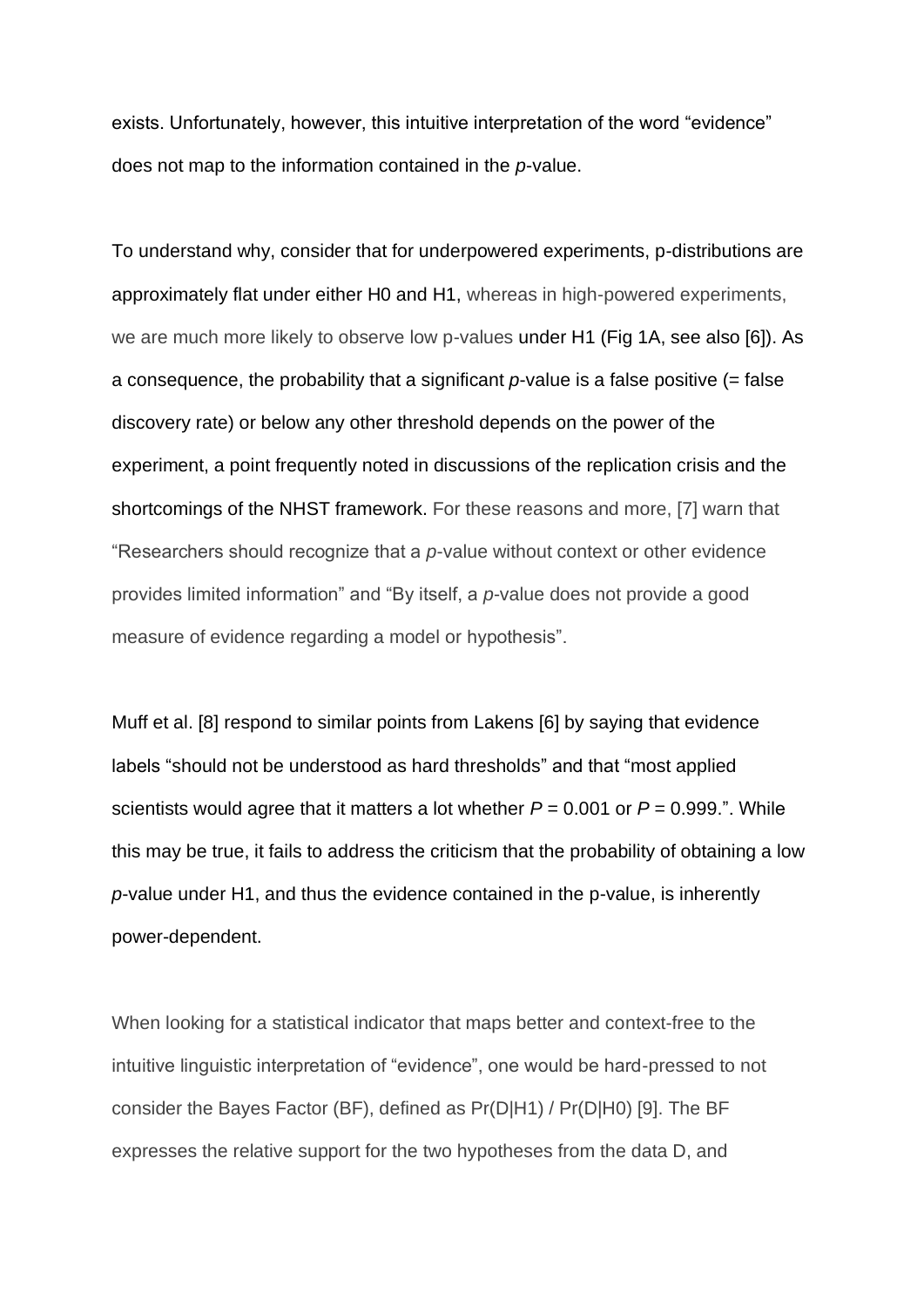assuming prior odds of 50:50, we can convert the BF into the posterior probability of an effect Pr(H1|D). Under certain restrictive assumptions, it is possible to establish a correspondence between the *p*-value and the BF [10], but our simulations illustrate the well-known fact that the relationship between evidence expressed as Pr(H1|D) and the *p*-value is sample-size dependent (Fig 1B), reinforcing the intuition that it is not possible to interpret the evidence contained in a *p*-value without considering sample size.

All this is not saying that the *p*-value does not correlate with evidence. All other things equal, a lower *p*-value means more evidence against the null. Importantly, however, the reverse is also true: the higher the *p*-value, the more evidence in favor of the null. In our example, most observations of *p*>0.1 would translate into Pr(H0|D)  $= 1$ -Pr(H1|D) > 50% (Fig 1B). Interpreting this as "no evidence against the null", as suggested by Muff et al., also seems misleading.

In conclusion, Muff et al. propose to attach verbal labels to the well-known star notation (ns, ., \*, \*\*, \*\*\*) that is already commonly used in statistical reporting. It would be convenient for scientists if such a direct translation of *p*-values into verbal statements about the evidence for an effect existed, as those statements would simplify the notoriously difficult interpretation of the *p*-value considerably. Unfortunately, however, the evidence contained in a *p*-value is context dependent, and suggesting otherwise, if only verbally, only invites further misinterpretations of this famously misunderstood quantity [11].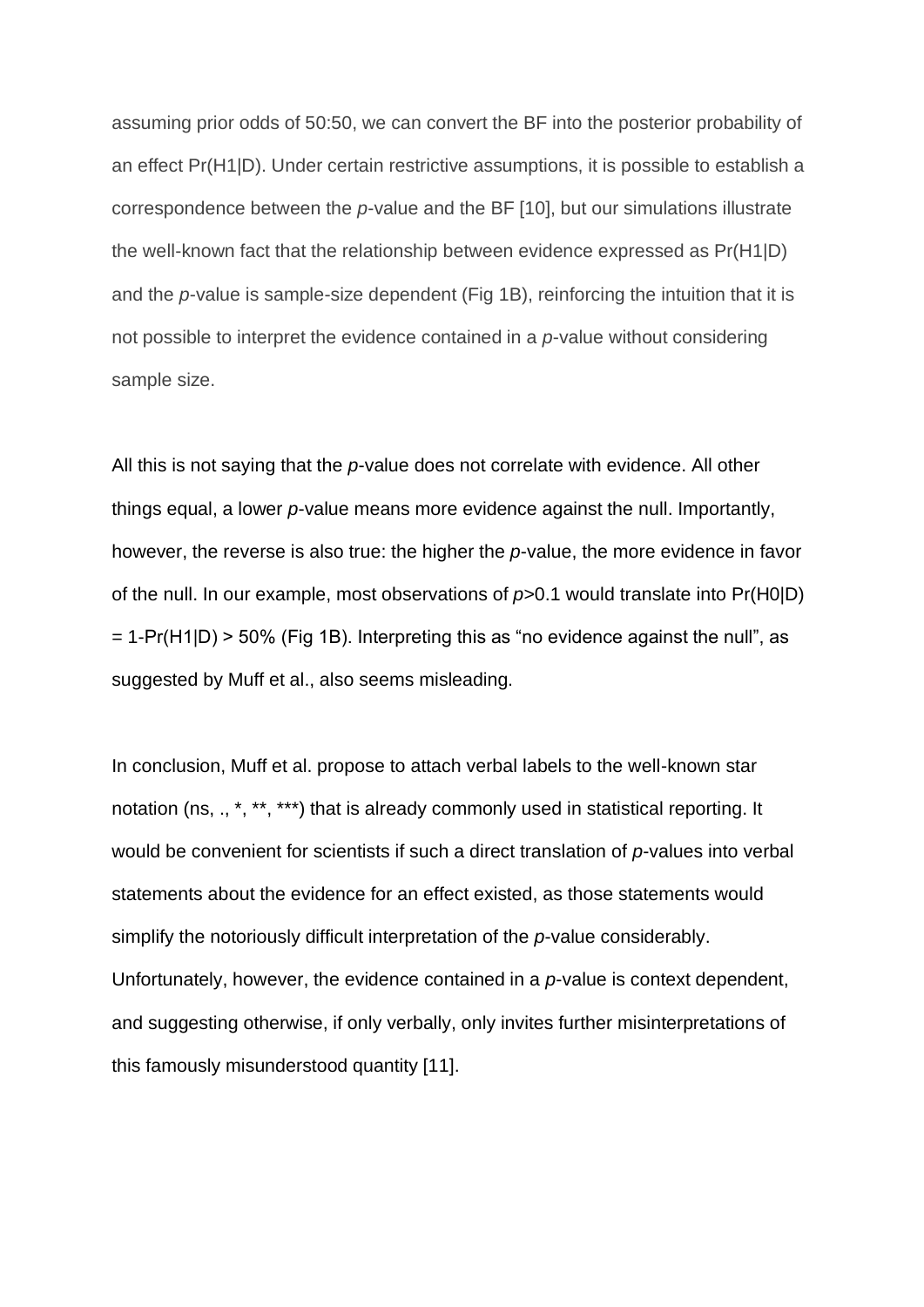We therefore advise against using the suggested interpretation of p-values as evidence in statistical reporting. If researchers desire to avoid the significance cutoff, they may just report the *p*-value numerically. If they want to express the evidence in favor of H1, we recommend calculating the Bayes Factor, which has limitations as well (in particular its dependence on the parameter priors), but those limitations are well understood and can be consistently interpreted.

## **References**

[1] Muff, S. *et al.* (in press) Rewriting results sections in the language of evidence *Trends Ecol. Evol.* Doi: 10.1016/j.tree.2021.10.009

[2] Benjamin, D.J. *et al.* (2018) Redefine statistical significance. *Nat. Hum. Behav.* 2(1), 6-1

[3] McShane, B.B. *et al.* (2019) Abandon statistical significance. *Am. Stat.* 73.1, 235- 245

[4] Sullivan, G.M. and Feinn. R. (2012) Using effect size - or why the P value is not enough. *J. Grad. Med. Educ.* 4(3), 279-282

[5] Taper, M.L. & Lele, S.R. (Eds.) (2010). *The nature of scientific evidence: statistical, philosophical, and empirical considerations*. University of Chicago Press.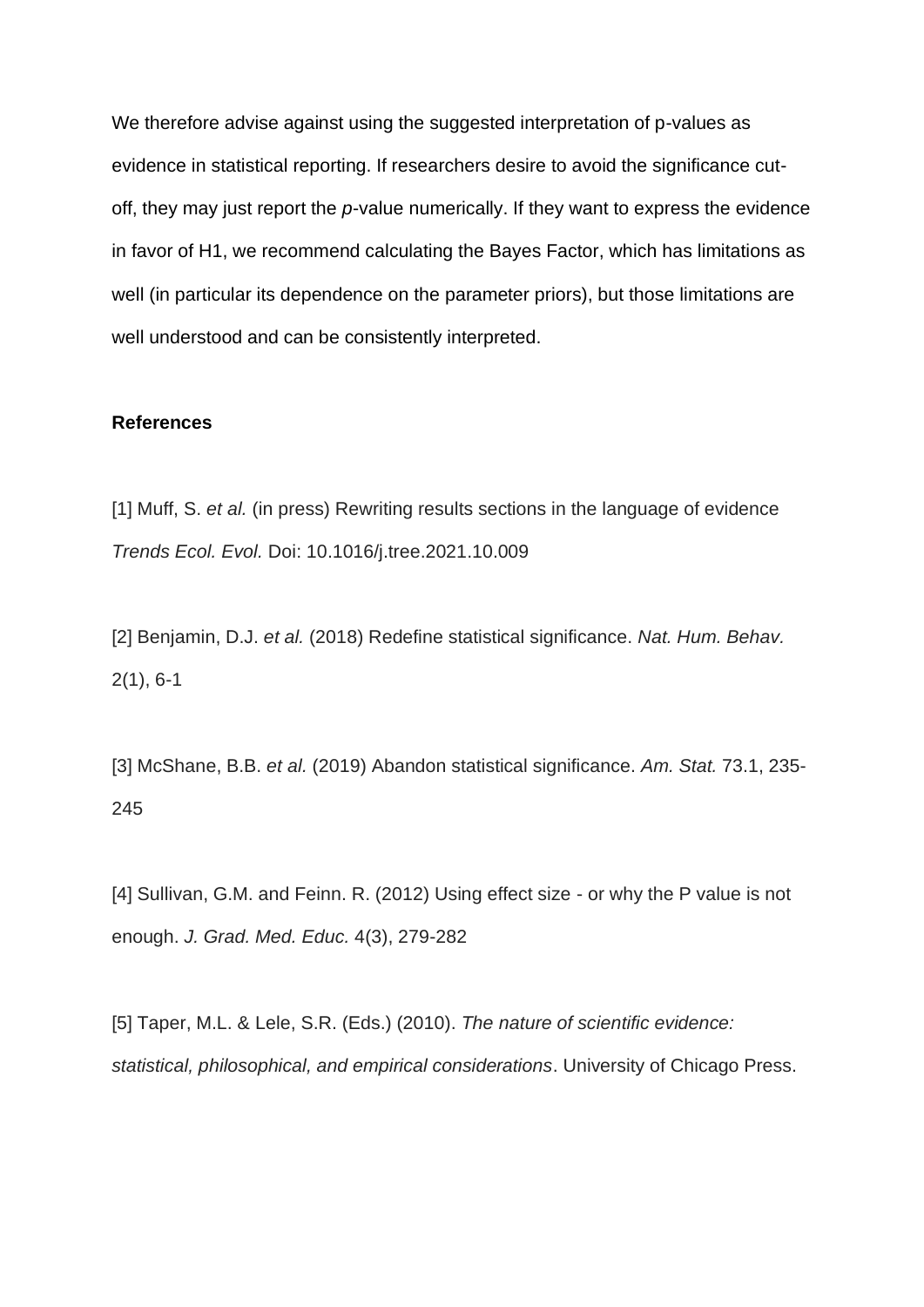[6] Lakens, D. (in press) Why p-values are not measures of evidence." *Trends Ecol. Evol.* Doi: 10.1016/j.tree.2021.12.006

[7] Wasserstein, R.L. and Lazar, N.A. (2016) The ASA statement on p-values: context, process, and purpose. *Am. Stat.* 70.2, 129-133

[8] Muff, S. *et al.* (2022). Response to 'Why P-values are not measures of evidence' by D. Lakens. *Trends Ecol. Evol.* Doi: 10.1016/j.tree.2022.01.001

[9] Kass, R. E., & Raftery, A. E. (1995) Bayes factors. *J. Am. Stat. Assoc. 90*(430), 773-795

[10] Held, L., & Ott, M. (2018) On p-values and Bayes factors. *Annu. Rev. Stat. Appl. 5*, 393-419

[11] Cohen, J. (1994) The earth is round (p<. 05). *Am. Psychol.*, *49*(12), 997.

<https://github.com/florianhartig/Muff2021Reply>